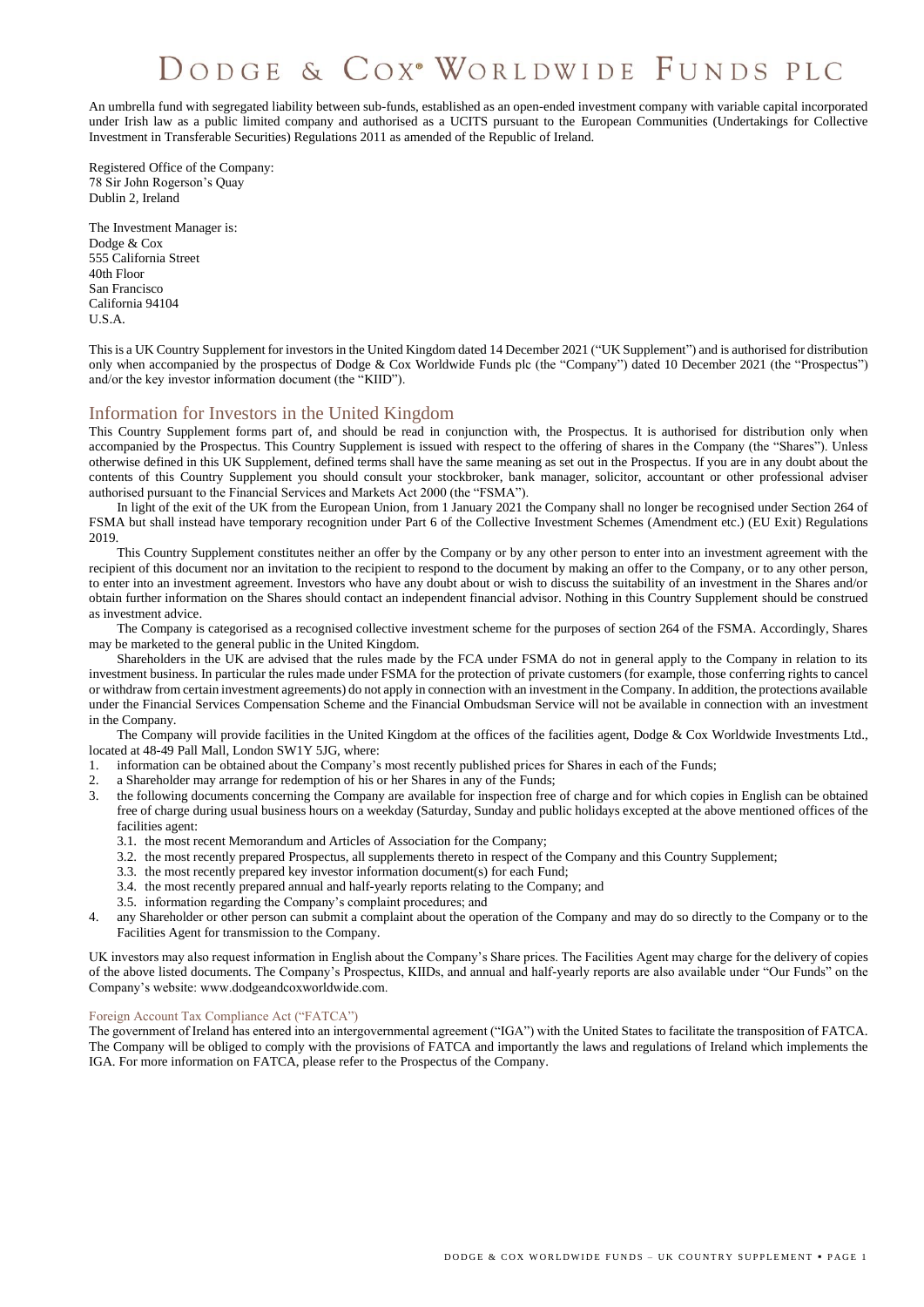# Additional Tax Information for Investors in the United Kingdom

### United Kingdom Taxation

The following information is solely intended to offer general guidance to persons holding Shares as an investment and on the UK taxation of the Company and its investors. This information is based on the law as enacted in the United Kingdom on the date of this Country Supplement, is subject to changes therein (possibly with retrospective effect) and is not exhaustive. The summary applies only to persons who hold their Shares beneficially as an investment and not for trading or other purposes and (save where expressly referred to) who are resident in the United Kingdom for UK tax purposes. Prospective investors should consult their own professional advisors if they are in any doubt about their position.

This summary is not intended to be a comprehensive description of the tax treatment of the Company or of any investment in it and does not constitute legal or tax advice. Prospective investors should consult their own professional advisors on the implications (including, without limitation, the tax implications) of making an investment in, and holding or disposing of Shares and the receipt of distributions (whether or not on redemption) with respect to such Shares under the law of the countries in which they are liable to taxation.

#### The Company

As a UCITS, the Company will not be treated as resident in the United Kingdom for UK tax purposes. Accordingly, and provided that the Company does not carry on a trade in the United Kingdom through a permanent establishment situated in the United Kingdom for corporation tax purposes, or through a branch or agency situated in the United Kingdom which would bring the Company within the charge to income tax, the Company will not be subject to UK corporation tax or income tax on income and capital gains arising to it save as noted below in relation to possible withholding tax on certain UK source income.

The affairs of the Company are intended to be conducted in such a manner that it will not become resident in the UK for UK taxation purposes. The Directors intend that the affairs of the Company are conducted so that no such permanent establishment, branch or agency will arise insofar as this is within their control, but it cannot be guaranteed that the conditions necessary to prevent any such permanent establishment, branch or agency coming into being will at all times be satisfied.

The Company may be subject to UK income tax on income (and in certain limited circumstances, capital gains) derived from the UK. Income and gains received by the Company that has a United Kingdom source may be subject to withholding taxes required to be deducted from a relevant payment under UK law (subject to relief from such withholding tax under a relevant double tax treaty between the UK and the jurisdiction in which the Company is resident for tax purposes).

#### Shareholders

Certain individual Shareholders resident in the United Kingdom for taxation purposes will be liable to UK income tax in respect of any dividends or other distributions of income whether or not such distributions are reinvested.

Subject to their personal tax positions, UK resident Shareholders holding Shares at the end of each "reporting period" (as defined for UK tax purposes) will potentially be subject to UK income tax or corporation tax on their share of a Fund's "reported income", to the extent that the reported amount exceeds dividends received. The terms "reported income", "reporting period" and their implications are discussed in more detail below. Both reported income and dividends will be treated as dividends received from a foreign corporation, subject to any re-characterisation as interest, as described below.

Individual Shareholders resident for tax purposes in the United Kingdom under certain circumstances may benefit from a non-refundable tax credit in respect of reported income or dividends received from corporate offshore funds invested largely in equities (i.e., where the offshore fund is not considered a bond fund for UK tax purposes).

Dividends reported or paid by offshore corporate funds to companies resident in the United Kingdom are likely to fall within one of a number of exemptions from UK corporation tax (each corporate investor will need to consider its own position). In addition, dividends reported or paid to non-UK companies carrying on a trade in the United Kingdom through a permanent establishment in the United Kingdom are also likely to be exempt from UK corporation tax on dividends to the extent that the shares held by that company are used by, or held for, that permanent establishment.

Each class of Shares of a Fund constitutes an "offshore fund" for the purposes of the offshore fund legislation contained in Part 8 of the Taxation (International and Other Provisions) Act 2010 ("TIOPA 2010").

For accounting periods beginning on or after 1 December 2009, without approval by HM Revenue & Customs ("HMRC") as a "reporting fund", the legislation provides that any gain arising on the sale, redemption or other disposal of Shares (which may include, where applicable, compulsory redemption by the Company) is taxed at the time of such sale, redemption or disposal as income and not as a capital gain. The provisions do not apply if the Company holds the requisite approval throughout the period during which the Shares have been held.

With respect to Dodge & Cox Worldwide Funds plc - Global Stock Fund, Dodge & Cox Worldwide Funds plc - U.S. Stock Fund, and Dodge & Cox Worldwide Funds plc - Global Bond Fund, the Company has adopted reporting fund status for all classes of Shares except those denominated in Canadian dollars. The Company reserves the right to apply for reporting fund status for other classes of Shares in the future. Classes of Shares with reporting fund status will meet the income reporting requirements set out below.

The Company will make available a report in accordance with the reporting fund regime for each reporting period to each of its UK investors who holds an interest in a Fund that has been granted reporting fund status. The report and information regarding the Funds that may generate reportable income will be posted on [www.dodgeandcoxworldwide.com](http://www.dodgeandcoxworldwide.com/) website within six months of the day immediately following the final day of the reporting period in question. Accordingly, the report in respect of each accounting period ended 31 December will be made available on the website on or before 30 June of the following year. Investors should therefore check this website to confirm the reportable income per unit of the Funds each year, in order to include their reportable income (which will be reportable income per unit multiplied by the number of units held at the relevant year-end) on their tax return. If, however, an investor does not have access to the website report, information may be obtained by contacting the facilities agent. Requests should be made in writing to the facilities agent's address within 2 months of the end of the relevant accounting period for which the notification by post is required.

In order for a class of Shares to qualify as a reporting fund, the Company must apply to HMRC for entry of the relevant classes into the regime. For each accounting period beginning on or after 1 December 2009, it must then report to investors 100 percent of the net income attributable to the relevant classes of Shares, as computed in its accounts, that report being made within six months of the end of the relevant accounting period. UK resident individual investors will be taxable on such reported income, whether or not the income is actually distributed.

With respect to each class of Shares that is approved as a reporting fund, gains realised on the disposal of Shares in such classes by UK taxpayers will be subject to taxation as capital and not as income unless the investor is a dealer in securities. Any such gains may accordingly be reduced by any general or specific UK exemption available to a Shareholder and may result in certain investors incurring a proportionately lower UK taxation charge. Although the Directors will endeavour to ensure that approval of the classes of Shares identified above as a reporting fund is maintained, this cannot be guaranteed.

Shareholders in the Accumulating Share Classes should note that, as it not intended to declare dividends in respect of any Accumulating Share Classes, reportable income under the reporting fund rules will be attributed only to those Shareholders who remain as Shareholders at the end of the relevant accounting period. This means that, particularly where actual dividends are not declared in relation to all the income of a reporting class, Shareholders could receive a greater or lesser share of dividend income than anticipated in certain circumstances such as when, respectively, class size is shrinking or expanding. Regulations permit a reporting fund to elect to operate dividend equalisation or to make income adjustments, which should minimise this effect. The Directors reserve the right to make such an election in respect of any class of Shares which has reporting fund status.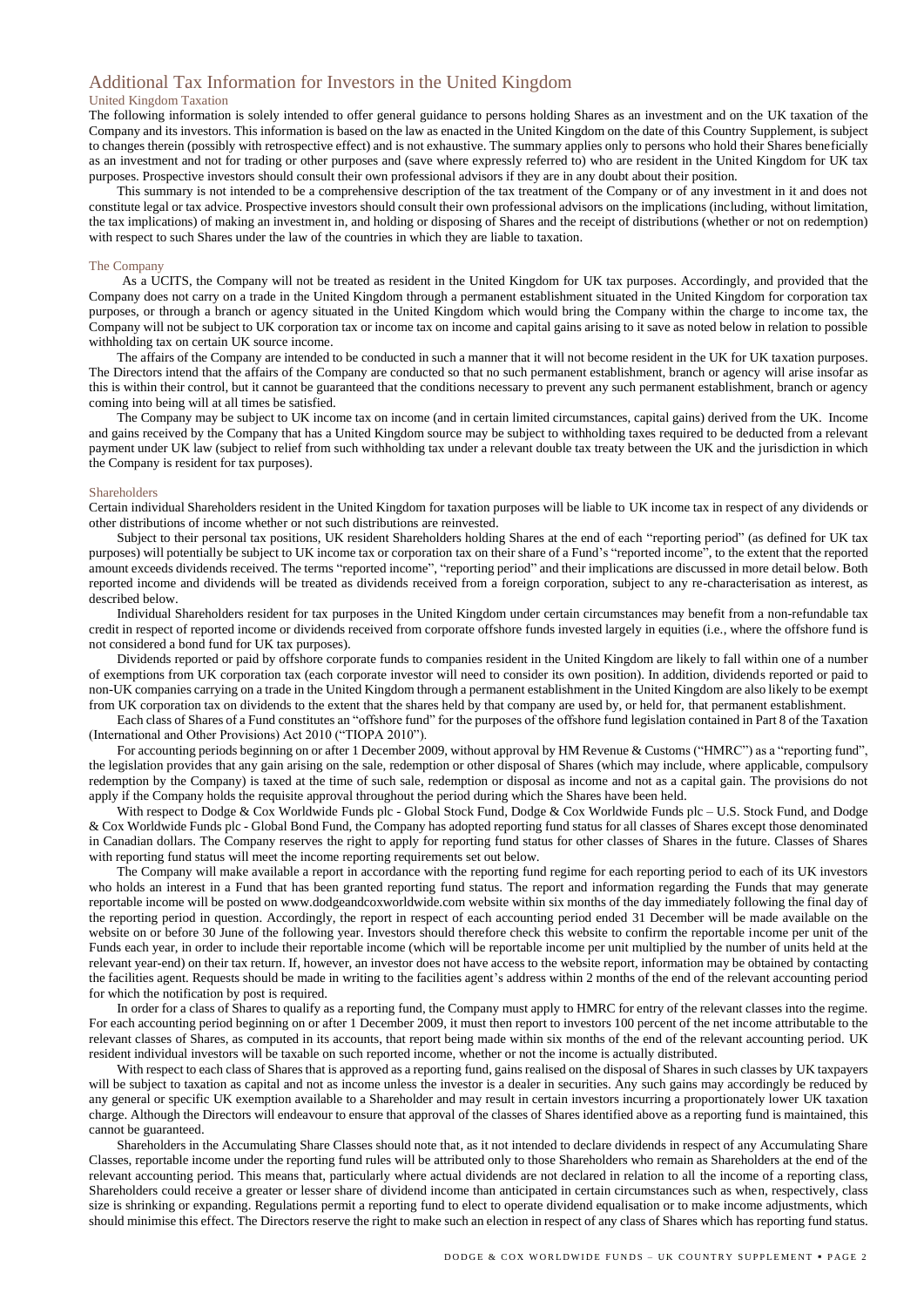Chapter 6 of Part 3 of the Offshore Funds (Tax) Regulations 2009 (the "Offshore Funds Regulations") provides that specified transactions carried out by a UCITS fund, such as the Company, will not generally be treated as trading transactions for the purposes of calculating the reportable income of reporting funds that meet a genuine diversity of ownership condition. In this regard, the Directors confirm that all classes of Shares are primarily intended for and marketed to the category of institutional investors although subscriptions may be accepted for all other classes of investor. For the purposes of the Offshore Funds Regulations, the Directors undertake that these interests in the Company will be widely available and will be marketed and made available sufficiently widely to reach the intended category of investors and in a manner appropriate to attract those kinds of investors.

Chapter 3 of Part 6 of the Corporation Tax Act 2009 ("CTA 2009") provides that, if at any time in an accounting period a corporate investor within the charge to UK corporation tax holds an interest in an offshore fund, and there is a time in that period when that fund fails to satisfy the "non-qualifying investment test" the interest held by such corporate investor will be treated for the accounting period as if it were rights under a creditor relationship for the purposes of the rules relating to the taxation of most corporate debt contained in CTA 2009 (the "Corporate Debt Regime"). Acquisitions of Shares will (as explained above) constitute interests in an offshore fund. In circumstances where the test is not so satisfied (for example where the relevant Fund or class invests in debt instruments, securities or cash and the market value of such investments exceeds 60 percent of the market value of all its investments) Shares will be treated for corporation tax purposes as within the Corporate Debt Regime. As a consequence, where the test is not met all returns on the Shares in respect of each corporate investor's accounting period during which the test is not met (including gains, profits and deficits and exchange gains and losses) will be taxed or relieved as an income receipt or expense on a fair value accounting basis. Accordingly, a corporate investor in the Company may, depending on its own circumstances, incur a charge to corporation tax on an unrealised increase in the value of its holding of Shares (and, likewise, obtain relief against corporation tax for an unrealised reduction in the value of its holding of Shares). The effect of the provisions relating to holdings in controlled foreign companies (outlined below) would then be substantially mitigated.

The attention of individual Shareholders resident in the United Kingdom is drawn to the provisions of Chapter 2 of Part 13 of the Income Tax Act 2007, under which income accruing to the Company may be attributed to such a Shareholder and may render them liable to taxation in respect of undistributed income and profits of the Company. This legislation will, however, not apply if such a Shareholder can satisfy HMRC that either:

- 1. it would not be reasonable to draw the conclusion from all the circumstances of the case, that the purpose of avoiding liability to taxation was the purpose, or one of the purposes, for which the relevant transactions or any of them were effected; or
- 2. all the relevant transactions are genuine commercial transactions and it would not be reasonable to draw the conclusion, from all the circumstances of the case, that any one or more of the transactions was more than incidentally designed for the purpose of avoiding liability to taxation; or
- 3. all the relevant transactions were genuine, arm's length transactions and if the Shareholder were liable to tax under Chapter 2 of Part 13 in respect of such transactions such liability would constitute an unjustified and disproportionate restriction on a freedom protected by Title II or IV of Part Three of the Treaty on the Functioning of the European Union or Part II or III of the EEA Agreement.

Part 9A of IOPA 2010 subjects UK resident companies to tax on the profits of companies not so resident in which they have an interest. The provisions, broadly, affect UK resident companies which hold, alone or together with certain other associated persons shares which confer a right to at least 25 percent of the profits of a non-resident company (a "25% Interest") (or, in the case of an umbrella fund, a sub-fund thereof) where that non-resident company (or sub-fund) is controlled by persons who are resident in the United Kingdom and is subject to a lower level of taxation in its territory of residence. The legislation is not directed towards the taxation of capital gains. In addition, these provisions will not apply if the Shareholder reasonably believes that it does not hold a 25% Interest in the Company (or sub-fund) throughout the relevant accounting period.

The attention of persons resident or ordinarily resident in the United Kingdom for taxation purposes is drawn to the provisions of Section 13 of the Taxation of Chargeable Gains Act 1992 ("Section 13"). Section 13 applies to a "participator" for UK taxation purposes (which term includes a shareholder) if at any time when a gain accrues to the Company which constitutes a chargeable gain for those purposes, at the same time, the Company is itself controlled by a sufficiently small number of persons so as to render the Company a body corporate that would, were it to have been resident in the United Kingdom for taxation purposes, be a "close" company for those purposes. The provisions of Section 13 could, if applied, result in any such person who is a "participator" in the Company being treated for the purposes of UK taxation of chargeable gains as if a part of any chargeable gain accruing to the Company had accrued to that person directly, that part being equal to the proportion of the gain that corresponds on a just and reasonable basis to that person's proportionate interest in the Company as a "participator". No liability under Section 13 could be incurred by such a person however, where such proportion does not exceed one quarter of the gain. In the case of UK resident individuals domiciled outside the United Kingdom, Section 13 applies only to gains relating to UK situate assets of the Company and gains relating to non- UK situate assets if such gains are remitted to the United Kingdom. In addition, exemptions may also apply where none of the acquisition, holding or disposal of the assets had a tax avoidance main purpose or where the relevant gains arise on the disposal of assets used only for the purposes of genuine, economically significant business activities carried on outside the United Kingdom.

#### Organisation for Economic Co-operation and Development ("OECD") Common Reporting Standard

Drawing extensively on the intergovernmental approach to implementing US FATCA, the OECD developed the Common Reporting Standard ("CRS") to address the issue of offshore tax evasion on a global basis. Aimed at maximizing efficiency and reducing cost for financial institutions, the CRS provides a common standard for due diligence, reporting and exchange of financial account information. Pursuant to the CRS, tax authorities in participating CRS jurisdictions will obtain from reporting financial institutions, and automatically exchange with tax authorities in other participating CRS jurisdictions in which the investors of the reporting financial institution are resident on an annual basis, personal and account information with respect to all reportable accounts identified by financial institutions on the basis of common due diligence and reporting procedures. Ireland legislated to implement the CRS with effect from 1 January, 2016 and the Company must comply with the CRS due diligence and reporting requirements, as adopted by Ireland. Investors may be required to provide additional information to the Company to enable the Company to satisfy its obligations under the CRS. Failure to provide requested information may subject an investor to liability for any resulting penalties or other charges and/or mandatory termination of its interest in the Company.

#### Anti- Avoidance Provisions

The UK tax rules contain a number of anti-avoidance codes that can apply to UK investors in offshore funds in particular circumstances. Any UK taxpaying investor who (together with connected persons) holds over 10% of the Company should take specific advice.

#### Other Provisions

Any individual Shareholder domiciled or deemed to be domiciled in the United Kingdom for UK tax purposes may be liable to UK inheritance tax on their Shares in the event of death or on making certain categories of lifetime transfer.

Since the Company is not incorporated in the United Kingdom and the register of Shareholders will be kept outside the United Kingdom, no liability to UK stamp duty reserve tax should arise by reason of the transfer, subscription for, or redemption of Shares. Liability to UK stamp duty will not arise provided that any instrument in writing, transferring Shares in the Company, or shares acquired by the Company, is executed and retained at all times outside the United Kingdom. However, the Company may be liable to transfer taxes in the United Kingdom on acquisitions and disposals of investments. In the United Kingdom, stamp duty reserve tax or stamp duty at a rate of 0.5% will be payable by the Company on the acquisition of shares in companies that are either incorporated in the United Kingdom or that maintain a share register there.

For more information regarding tax please see the section heading "Taxation" in the Prospectus.